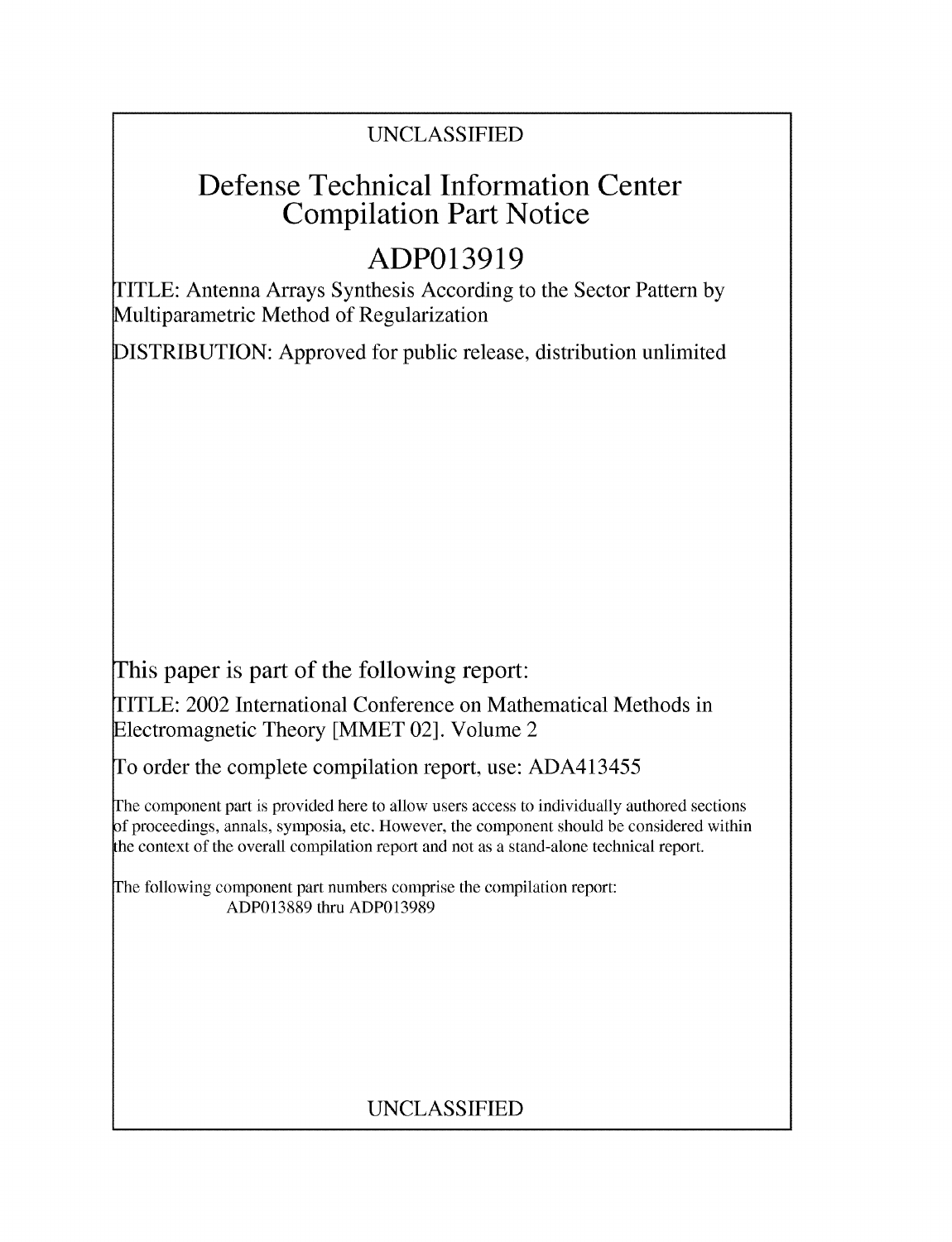### **ANTENNA** ARRAYS **SYNTHESIS ACCORDING** TO THE SECTOR PATTERN BY MULTIPARAMETRIC METHOD OF REGULARIZATION

N.N. Gorobets, O.N.Nosenko

Kharkov National University, 4. Svobody Sq., Kharkov, 61077, Ukraine E-mail: Olga.N.Nosenko@univer.kharkov.ua

#### ABSTRACT

The synthesis problem of linear antenna arrays has been solved numerically by multiparametric regularization method (MRM). The synthesis power directivity pattern was given by a sector pattern with prescribed width and direction of pattern main lobe, low level of side lobes. The investigations of the synthesis problem quasi-solutions and their properties have been carried out.

#### PROBLEM **STATEMENT AND** METHOD OF **SOLUTION**

As known, the nonlinear synthesis problems of radiation systems according to the prescribed amplitude or power directivity pattern (PDP) are the most complicated. These problems belong to the set of ill-posed inverse problems [1]. The field directivity pattern of radiation system with linear polarized radiators has the following view:

$$
G(\theta,\varphi)=\sum_{m=1}^N a_m f_m(\theta,\varphi) e^{-ikr_m(\theta,\varphi)}, \qquad (1)
$$

where  $f_m(\theta, \varphi)$  is the partial directivity pattern of radiator with Cartesian co-ordinates  $(x_m, y_m, z_m)$  of its phased center(with unit current on it). To registrate the mutual coupling we must calculate or measure directivity pattern, when other radiators are passive. N is the quantity of radiators,  $k = 2\pi/\lambda$  is the wave number,  $r_m(\theta, \varphi) = x_m \sin \theta \cos \varphi + y_m \sin \theta \sin \varphi + z_m \cos \theta$ ,  $\mathbf{a} = (a_1, a_2, ..., a_N)$  is the excitation vector of radiation system,  $(\theta, \varphi) \in W = \{(\theta, \varphi): 0 \le \theta \le \pi, 0 \le \varphi \le 2\pi\}$ . The PDP of radiation system is determined by the expression  $F(\theta, \varphi) = |G(\theta, \varphi)|^2$ . The sector

function 
$$
S(\vartheta, \varphi_{\text{max}}, h) = \begin{cases} 1, \varphi_{\text{max}} - h \le \varphi \le \varphi_{\text{max}} + h \\ 0, \varphi \in [-90^\circ, \varphi_{\text{max}} - h] \cup (\varphi_{\text{max}} + h, 90^\circ] \end{cases}
$$
 defines the

directivity pattern in the plane  $\theta = \pi/2$ , where  $2 h(^o)$  is the width of sector and  $\varphi_{\text{max}}$  is the direction of the pattern main lobe.

According to the MRM we consider a system of control directions  $\psi_i = (\theta_i, \varphi_i)$ , i=1,2..., L. In our case all of the points are located in the plane  $\theta = \pi/2$ . Some of the points  $\psi_i$ , i=1,2,...,M (M<L) are in the region of main lobe V<sub>1</sub> ( $\phi_i - \phi_{max} \le h$ ), and  $\psi_i = (\theta_i, \varphi_i)$  for i=M+1,...,L are in the region of side lobes V<sub>2</sub>  $(\varphi_i \in [-90^\circ, \varphi_{max} - h) \cup (\varphi_{max} + h, 90^\circ])$ . The tolerant values of PDP are given by the inequalities in the region of main lobe  $V_1$ :

$$
d_i \le F_i(\mathbf{a}) \le c_i \quad \text{for } i = 1, 2, \dots, M,
$$
\n<sup>(2)</sup>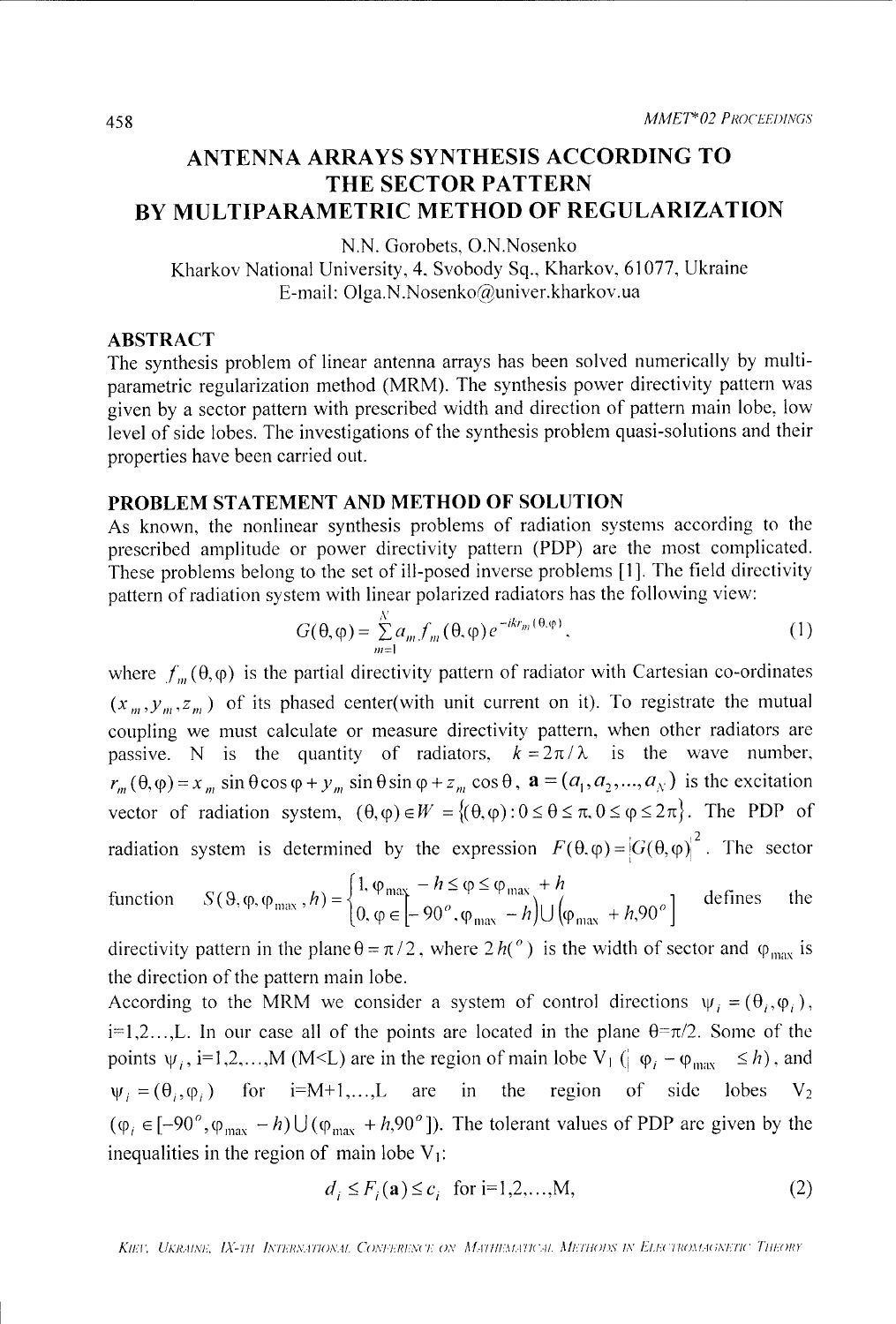and in the region of side lobes  $V_2$ 

$$
F_i(\mathbf{a}) \le c_i \quad \text{for } i = M+1, \dots, L,\tag{3}
$$

 $c_i$ ,  $d_i$  are positive numbers,  $F_i(\mathbf{a}) = F(\theta_i, \varphi_i) = (\mathbf{B}_i \mathbf{a}, \mathbf{a})$ ,  $\mathbf{B}_i$  is a complex N-dimension Eremite matrix with elements  $(\mathbf{B}_i)_{m,l} = \tilde{\mathcal{J}}_m^*(\theta_i,\varphi_i) \cdot \tilde{\mathcal{J}}_l(\theta_i,\varphi_i)$ , where  $\tilde{f}_m(\theta_i, \varphi_i) = f_m(\theta_i, \varphi_i) \cdot e^{-k r_m(\theta_i, \varphi_i)}$ . Inequalities (2) and (3) define the tolerant set D of vectors  $\mathbf{a} \in X_N$ . The synthesis problem according to the prescribed PDP of the antenna array is formulated as minimization problem of smoothing functional:

$$
R(\mathbf{a}, \mathbf{u}) = Q(\mathbf{a}) + \sum_{i=1}^{L} u_i F_i(\mathbf{a}), \qquad (4)
$$

where  $Q(\mathbf{a}) = (A(\mathbf{a} - \mathbf{a}_0), (\mathbf{a} - \mathbf{a}_0))$  is quadratic functional,  $u_i$ ,  $i = 1,...,L$ , are some real weight parameters,  $\mathbf{a}_0$  is the given vector. We consider the next minimization problem

$$
\min_{\mathbf{a}\in X_N} R(\mathbf{a}, \mathbf{u}) \text{ for } \mathbf{u} \in \mathbf{U}.\tag{5}
$$

 $R(a, u)$  is the positive definite quadratic functional with respect to excitation vector a for all  $u \in U$ .

The quasi-optimal synthesis problem for antenna array is formulated in the next form:

$$
\min_{K} P(\mathbf{a}), \quad \text{where } K = \overline{K}_0, K_0 = \bigcup_{\mathbf{u} \in U} \arg \min_{\mathbf{a} \in X_N} \{ R(\mathbf{a}, \mathbf{u}) \}, \tag{6}
$$

$$
P(\mathbf{a}) = \sum_{i=1}^{M} \max\left\{0, d_i - F_i(\mathbf{a}), F_i(\mathbf{a}) - c_i\right\} + \sum_{i=M+1}^{L} \max\left\{0, F_i(a) - c_i\right\}
$$
. It is proved [2], that

the problem  $(6)$  has solution even in the case, when tolerant set D is empty. Hence, there is a vector  $a \in K$ , which minimizes the function  $P(a)$ . We have convergent iterative process with respect to u [2], which minimizes errors of synthesis PDP in the control directions. On each step we may choose vector  $u \in U$  by making use of well-grounded special way and must solve the minimization problem (5). As the synthesis PDP the sector directivity pattern  $S(\theta, \varphi_{max}, h)$  is chosen. Inequalities (2) and (3) are given with the next parameters:  $c_i = 1 + 0.01$ ,  $d_i = 1 - 0.01$  for  $\varphi_i \in V_1$ ,  $c_i = 0.01$  for  $\varphi_i \in V_2$ .

#### **NUMERICAL RESULTS AND DISCUSSION**

The synthesis problems were solved for antenna arrays, which had different parameters. In particular, we considered various radiators, linear antenna arrays with different quantity of elements N and radiators distance. We changed the width of the sector and direction of the main lobe of PDP. As an example, the synthesis problem of antenna arrays with several isotropic radiators, where  $f_i(\theta, \varphi) = 1$ , was considered. In this case the gotten excitation vector a had the constant amplitude distribution and the linear phased distribution. The condition of existence of single main lobe with low level of side lobes fulfilled for sector of angles  $\varphi \in \left[-40^\circ, 40^\circ\right]$ . The maximum level of side lobes was equal to  $-25$  dB.

Also, we considered antenna arrays when the distance between radiators was  $d/\lambda$ =0.2<0.5. For some values of the scanning angles of main lobe the iterative process